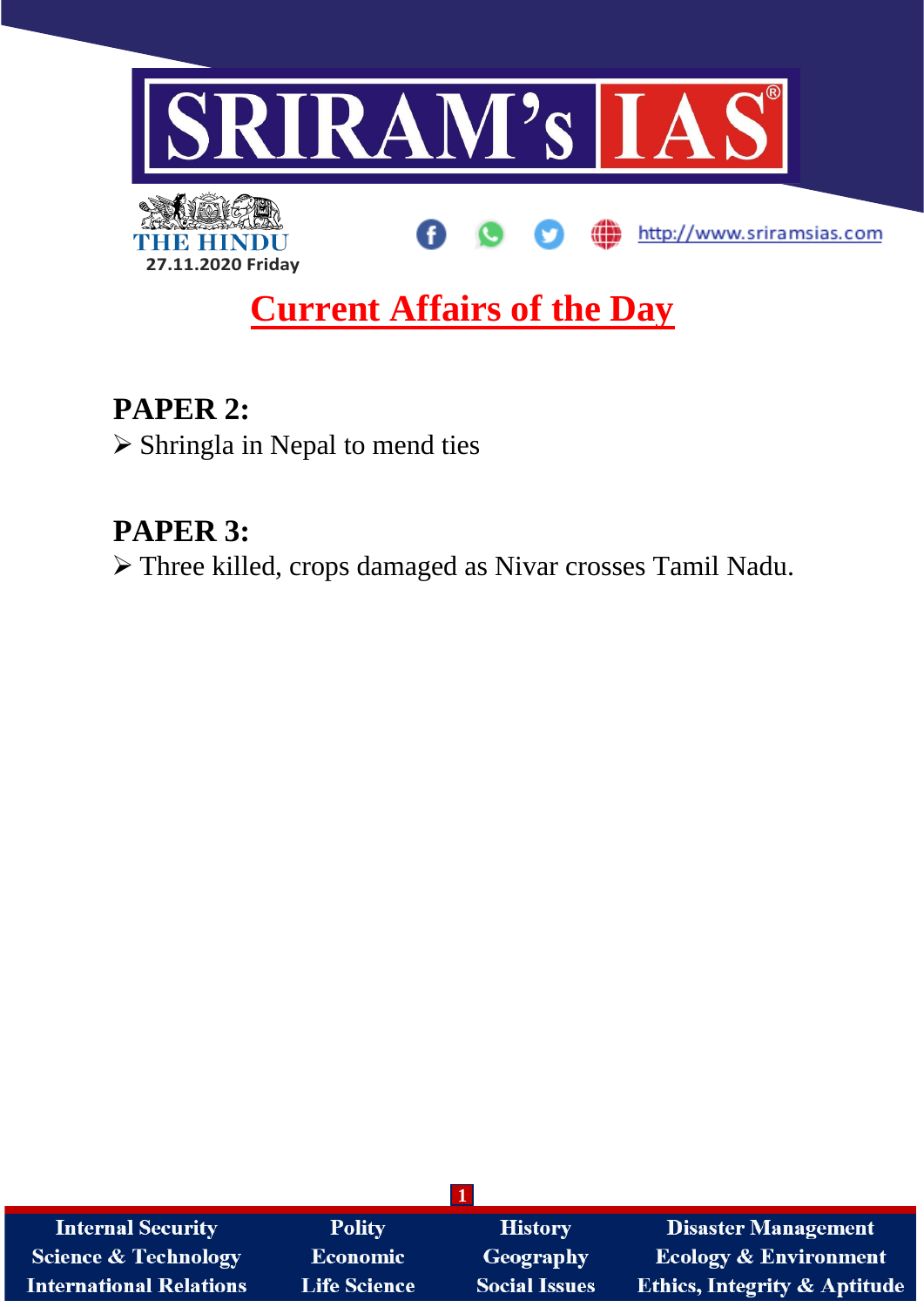

**News:** Severe cyclonic storm Nivar, which made landfall early on Thursday, left three persons dead and caused considerable damage to crops and fields, besides leaving many areas inundated. The storm system is likely to move northwestwards and weaken into a low pressure by Friday.

#### **Highlights:**

- 1. According to the Deputy Director-General of Meteorology Chennai's seasonal rainfall deficit that stood at 11% had now moved to an excess of 36%. Puducherry's shortfall of nearly 37% has moved to a surplus of 13% in a single day, thanks to the cyclonic storm.
- 2. While the State still has an overall deficit of 18%, Nivar has brought down the shortfall by 8% over the past few days.
- 3. Extensive preparations by the Tamil Nadu government, including moving more than 2.27 lakh vulnerable persons to relief camps as of 10 a.m. on Thursday gave way to post-landfall restoration work, including clearing fallen trees, pumping out water from low-lying areas.
- 4. A fresh low-pressure area is likely to form over central parts of the South Bay of Bengal around November 29. It is likely to move west and has the potential to become a cyclonic storm and impact south Tamil Nadu, according to the Meteorological Department.

| <b>Internal Security</b>        | <b>Polity</b>       | <b>History</b>       | <b>Disaster Management</b>              |
|---------------------------------|---------------------|----------------------|-----------------------------------------|
| <b>Science &amp; Technology</b> | <b>Economic</b>     | <b>Geography</b>     | <b>Ecology &amp; Environment</b>        |
| <b>International Relations</b>  | <b>Life Science</b> | <b>Social Issues</b> | <b>Ethics, Integrity &amp; Aptitude</b> |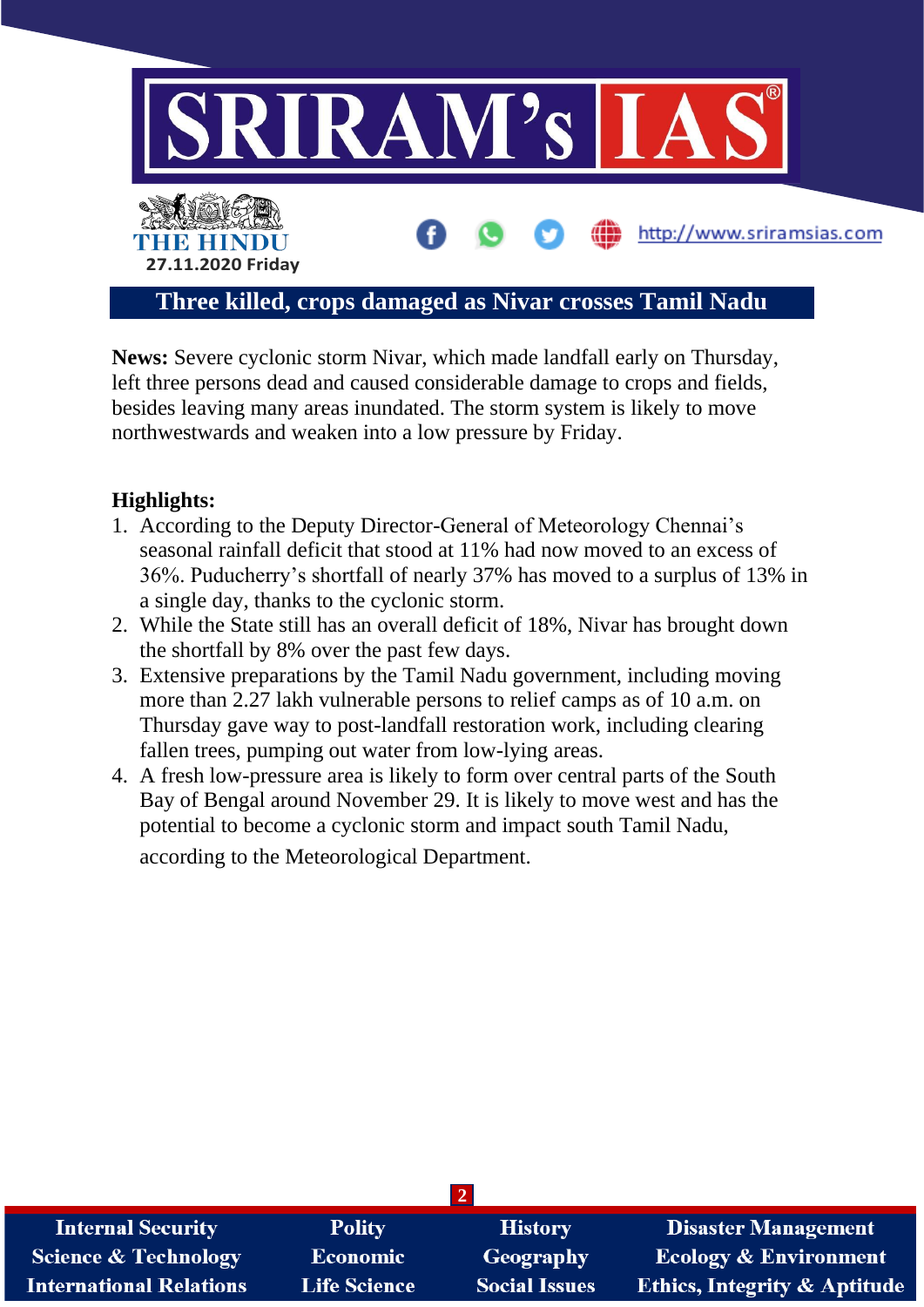

**News:** Foreign Secretary Harsh Vardhan Shringla reached Kathmandu on Thursday in a major outreach to Nepal, which has been caught in a bitter boundary dispute with India regarding the Kalapani region for more than a year.

### **Highlights:**

- 1. Both sides shared their perspectives on boundary matters and discussed ways to take it forward under the appropriate bilateral mechanisms.
- 2. Both sides discussed multiple plans like the Pancheshwar Multipurpose Project as well as the starting of an air travel bubble between Nepal and India.
- 3. The Hindu had earlier reported that officials here are not viewing the visit as a climbdown after a months-long confrontation with Kathmandu since Nepal asserted its claim over the Kalapani region of Pithoragarh district and published a new official map and a new national insignia.

| <b>Internal Security</b>        | <b>Polity</b>       | <b>History</b>       | <b>Disaster Management</b>              |
|---------------------------------|---------------------|----------------------|-----------------------------------------|
| <b>Science &amp; Technology</b> | <b>Economic</b>     | Geography            | <b>Ecology &amp; Environment</b>        |
| <b>International Relations</b>  | <b>Life Science</b> | <b>Social Issues</b> | <b>Ethics, Integrity &amp; Aptitude</b> |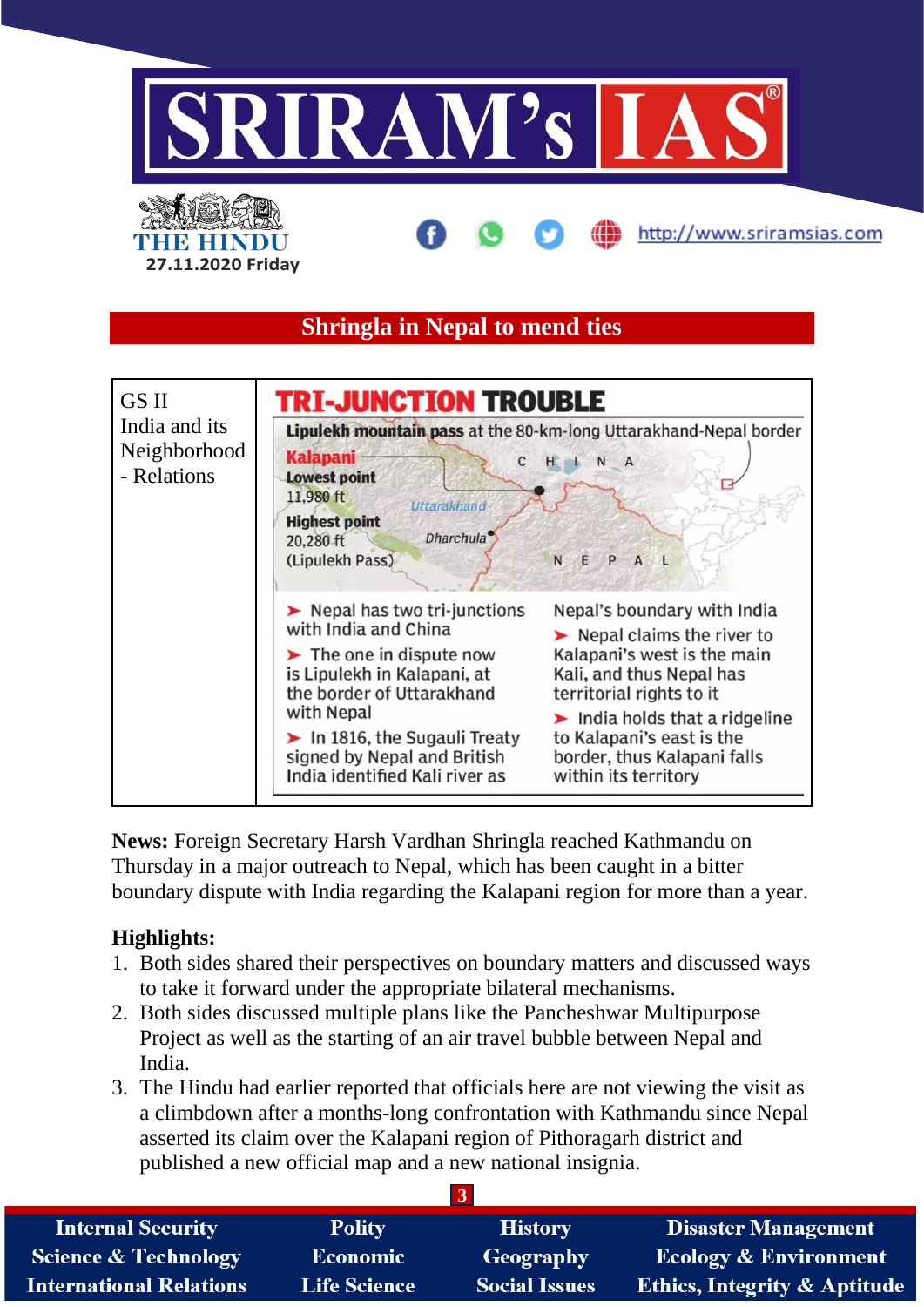

**Background:** An argument has erupted between India and Nepal, after an 80 km new road between Dharchula to Lipulekh, the border pass near the trijunction with Tibet and Nepal, was inaugurated by Defence Minister Rajnath Singh. The road is expected to be used by the Indian pilgrims visiting Kailash-Mansarovar, some 90 km from the pass, as well as the local traders, Lipulekh being one of the three authorised land ports between India and China. The Lipulekh pass is a far western point near Kalapani, a disputed border area between Nepal and India. Both India and Nepal claim Kalapani as an integral part of their territory.



While Blue alignment and source are claimed by Nepal, effectively with such alignment Nepal claims Limpiyadhura, Kalapani and Lipulekh being part of its territory. However, India refers to red alignment and source for the Kali river.

#### **What is India's stand?**

- 1. The Ministry of External Affairs (MEA) has termed Nepal's action `unilateral act' when it incorporated Limpiyadhura, Lipulekh, and Kalapani, in its revised maps. These areas have always been part of the Indian Territory.
- 2. Indian army has had its base in Kalapani since the 1950s. In the trade agreements between India and China, the Lipulekh pass was clearly mentioned.
- 3. Therefore, the claim of Nepal is not supported either by actual control or legal historical documents.
- 4. India has urged Nepal to resolve the matters through diplomatic dialogues and to create a positive atmosphere.

| <b>Internal Security</b>        | <b>Polity</b>       | <b>History</b>       | <b>Disaster Management</b>              |
|---------------------------------|---------------------|----------------------|-----------------------------------------|
| <b>Science &amp; Technology</b> | <b>Economic</b>     | Geography            | <b>Ecology &amp; Environment</b>        |
| <b>International Relations</b>  | <b>Life Science</b> | <b>Social Issues</b> | <b>Ethics, Integrity &amp; Aptitude</b> |